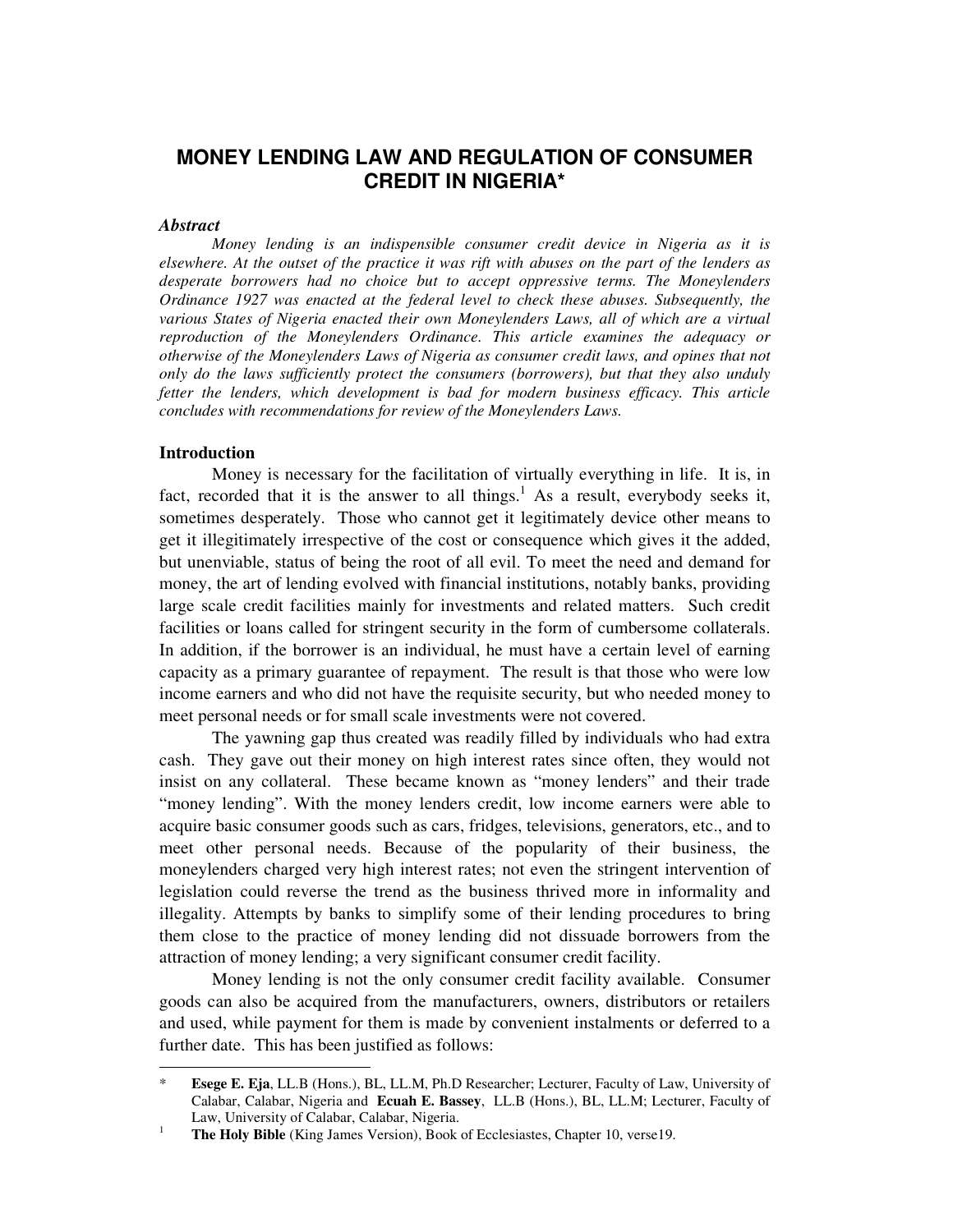In the wake of the nineteenth century industrial revolution, there occurred in Europe and in North America an increase in both the supply of and the demand for manufactured goods destined for general consumption. As a result, dealers began to deliver the goods to the consumer on credit so that he could enjoy their use while he paid in instalments.<sup>2</sup>

The practice has continued till modern times, and is regulated by consumer credit laws, which are the set of laws which govern credit transactions involving consumers as end users of credit facilities. Examples of such laws in Nigeria are the Hire Purchase Act, Pawn Brokers Act and Moneylenders Law of the various States of Nigeria. Credit transactions have two major divisions, one relates to lending of money and the other to credit sale. This much has been acknowledged by R. M. Goode as follows:

> …English Law divided up credit transactions into two separate, self-contained compartments, with the result that two parallel and distinct branches of law have developed, one to regulate lending, the other to regulate sales on credit, each branch having its own separate rules and transactions being slotted neatly into one set or the other.<sup>3</sup>

The lending of money as a consumer credit facility is otherwise known as the "lenders credit", while the exchange of goods for deferred or instalmental payment is also known as the "vendors credit". The term "credit" has been defined as, among other things, the right granted by a creditor to a debtor to defer payment of debt or to incur debt and defer its payment<sup>4</sup>. On the other hand, the term "consumer credit" is defined as "credit extended to an individual to facilitate the purchase of consumer goods and services"<sup>5</sup>.

The focus of this article is the regulation of consumer credit in Nigeria, particularly as it relates to money lending; and an assessment as to whether the available legal framework is sufficient and robust enough to address the challenges inherent in the transaction. Before that, it is however proposed to examine, albeit briefly, the evolution of the regulation of the business of money lending.

# **Historical Background**

Laws regulating the lending of money have existed for thousands of years.<sup>6</sup> Money lending, originally called "usury" attracted great moral disapproval by ancient authorities particularly by the early Jewish and Roman authorities. Usury was seen by

 $\frac{1}{2}$  E.A. Farnsworth, "A Modern Instalment Sales Law: A Comparative Survey" in: A. L. Diamond, (ed.) **Instalment Credit** (London: Stevens & Sons, 1970) p. 25.

<sup>3</sup> R. M. Goode, 'The Legal Regulation of Lending' in: A. L. Diamond, (ed.) **Instalment Credit**  (London: Stevens & Sons, 1970) p.45.

<sup>4</sup> B. A. Garnar (ed.), **Black's Law Dictionary,** 7th edition (St. Paul, MINN: West Group, 1999) p. 374.

<sup>5</sup> *Ibid.*

<sup>6</sup> R. M. Goode, *op. cit.*, p. 44.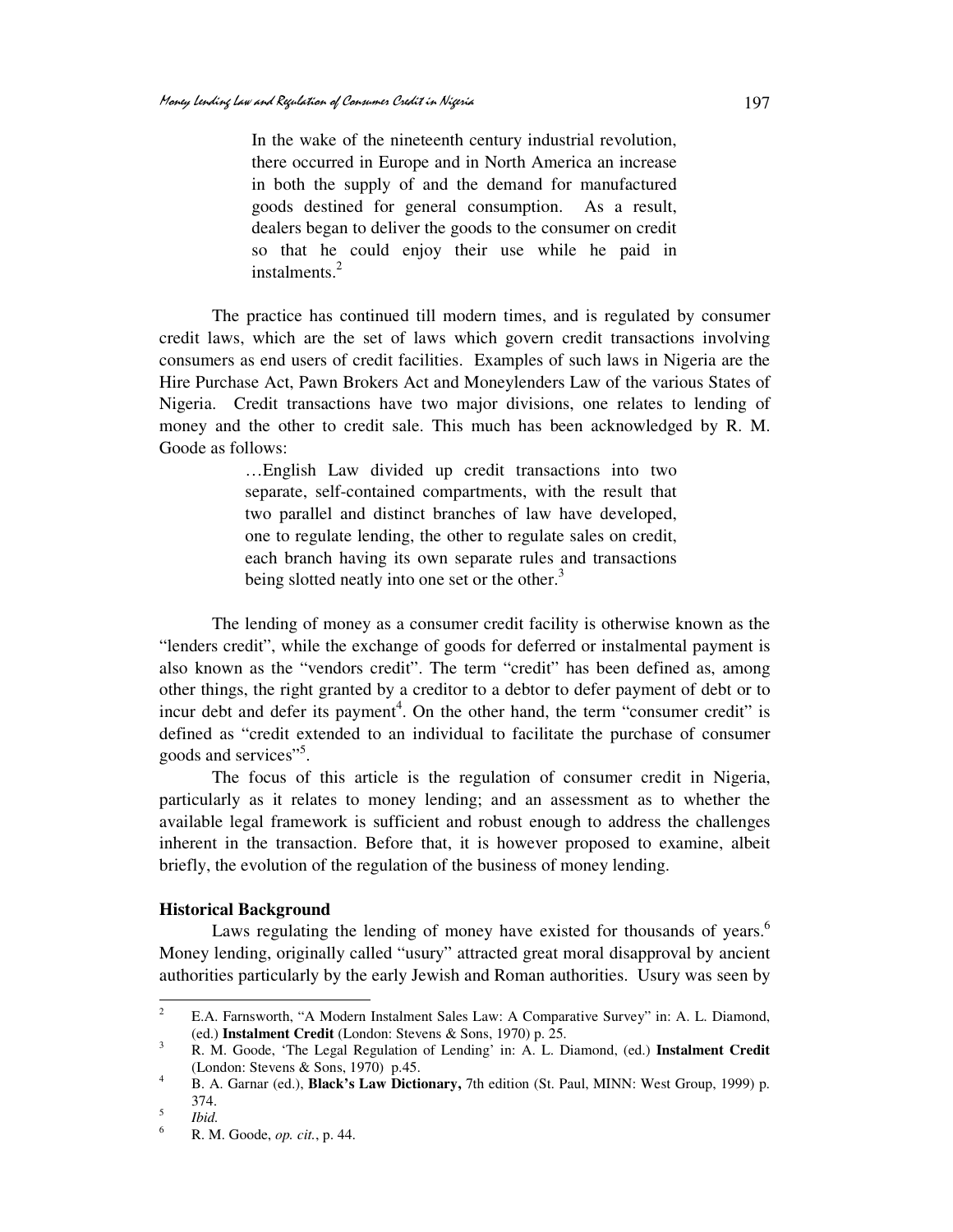the Church as an offence against ecclesiastical law as the Bible clearly condemns it thus:

> If thou lend money to any of my people that is poor by thee, thou shalt not be to him as an usurer, neither shalt thou lay upon him usury. $7$

The command was further reiterated in the book of Leviticus, thus:

And if thy brother be waxen poor; and fallen in decay with thee: then thou shalt relieve him …

Take thou no usury of him, or increase: …Thou shalt not give him thy money upon usury, nor lend him thy victuals for increase.<sup>8</sup>

Usury, simply put, is the lending of money usually by individuals for profit.<sup>9</sup> The profit is usually by way of a high interest rate charged on the amount given. The practice was widely detested, save for those who had need of it, as it was considered exploitative. Aristotle criticised the practice as follows:

> Usury is most reasonably detested, as it is increasing our fortune by money itself, and not employing it for the purpose it was originally intended, namely exchange … whence of all forms of money – making it is most against nature.<sup>10</sup>

The natural reaction was to seek to regulate usury. In England, rather than limit the high rate of interest, legislation prohibited interest on all loans by individuals, and by extension prohibiting usury.<sup>11</sup> But because of the importance of the business; that is by way of the relief it provided to the low income earners, pressure continued to mount on the lenders from willing borrowers. This pushed the lenders underground in order not to confront the law, and like every underground business, the cost became higher; that is to say the interest rate became even higher, sometime as high as  $50\%$ <sup>12</sup> The implication here is that rather than solve the problem of usury, the prohibition aggravated it.

However, much later in the English history certain accommodations were made through legislations admitting some exceptions to the general and outright prohibition on usury by fixing a bench mark for interest not exceeding 10 percent on money lent. This was the case until 1854 when the Usury Laws Repeal Act of that year was enacted. The coming to force of the Usury Laws Repeal Act in 1854 led to an upsurge of money lending activities often at exorbitant interest rates. This was again brought under control by legislation when the English Parliament passed the

-

<sup>7</sup> **The Holy Bible**, (King James Version), Book of Exodus, Chapter 22, verse 2.

<sup>8</sup> Chapter 25, verses 35-37.

<sup>9</sup> For similar definitions, see Bryan Garner, ed., **Black's Law Dictionary** 7th edition (St. Paul, MINN.:West Group, 1999) p. 1543 and Jonathan Crowther, ed., **Oxford Advanced Learner's Dictionary** (Oxford: OUP, 1998) p. 1316 10

**Politics**, Book I, Chap. X, translated by William Ellis (Everyman d.), p. 19.

<sup>11</sup> See "Money-Lending" at www.1911encyclopedia.org; accessed 02/01/2011 12

*Ibid.*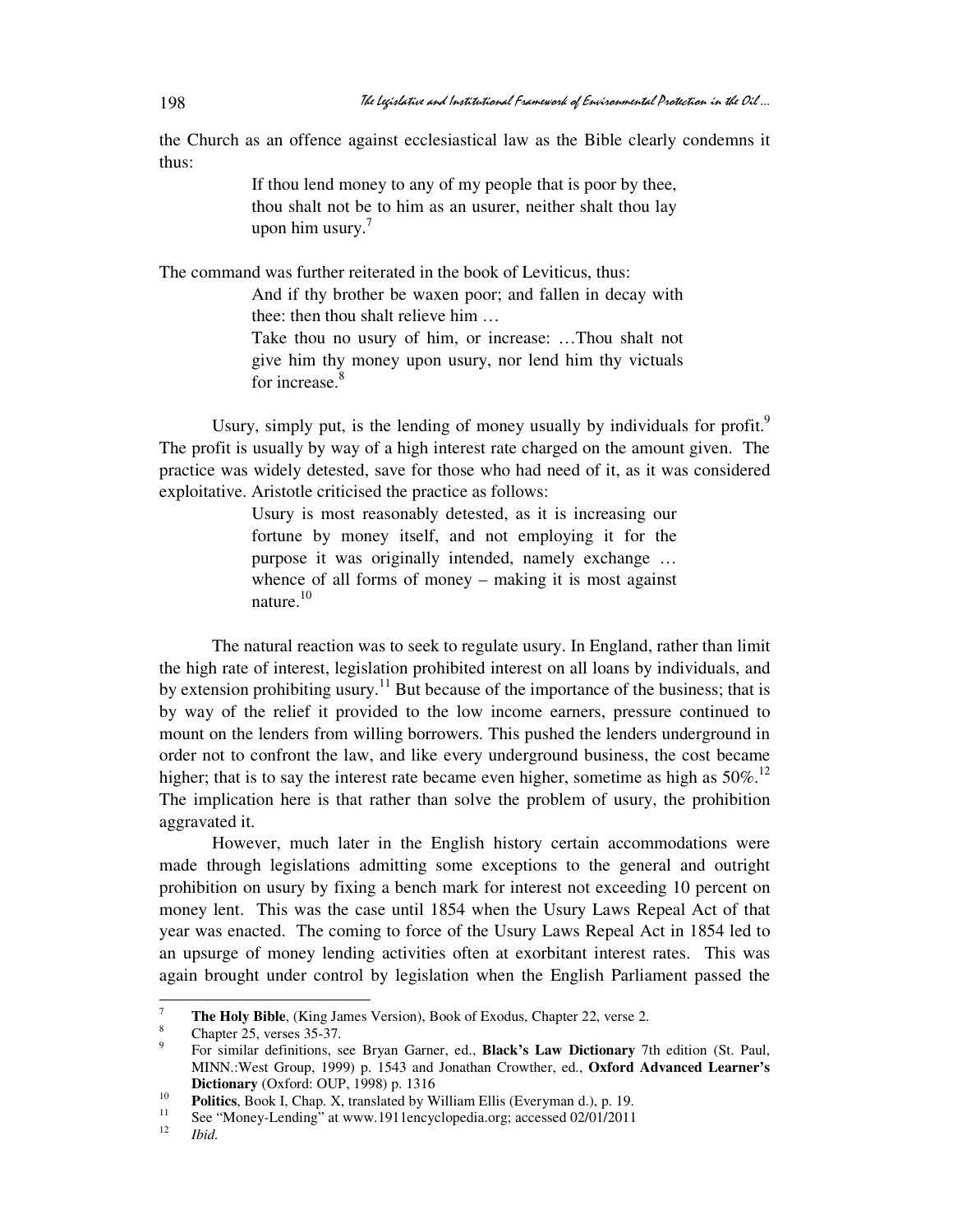first Moneylenders Act in 1900. The philosophy underlying its enactment has been expressed thus:

> The Moneylenders Act 1900 was enacted as the result of the report of a House of Commons Select Committee on Money – Lending … which revealed the existence of serious abuses on the part of those conducting money lending businesses, …<sup>13</sup>

The Act required registration for money lenders and allowed the court to dissolve "unfair" money lending agreements. The 1900 Act was replaced by the Moneylenders Act 1927. The 1927 Act imposed more stringent conditions. It required licensing as well as registration. It also prohibited canvassing, unsolicited advertisements and the use of agents, among other things. These restrictions affected business adversely, and this brought about the development of hire-purchase; an arrangement under which a person rather than buy an item outright, could obtain (hire) it, use it and make periodic payments for such use while having the option to either purchase it or return it in accordance with agreement.<sup>14</sup> The practice was regulated in the United Kingdom by the Hire-Purchase Act 1938 which was later amended by the Hire-Purchase Act 1958. The Hire-Purchase Act also covered transactions under which a person could buy goods outright but defer payment, which transaction is otherwise known as "credit sale". Presently in the United Kingdom, all consumer credit legislations have been harmonised and enacted as one legislation called Consumer Credit Act 1974 as amended by the Consumer Credit (Amendment) Act 2006. In other words, money lending and hire-purchase transactions are no more regulated by separate legislations in the United Kingdom.

In Nigeria, the different transactions are still regulated by separate legislations. Prior to 1990, money lending was regulated concurrently by the Federal Government of Nigeria and by the various State Governments through the Moneylenders Act<sup>15</sup> and the Moneylenders Laws of the various States respectively. However, the Moneylenders Act has been repealed<sup>16</sup> leaving the regulation of money lending to the Moneylenders Laws of the various States of Nigeria.<sup>17</sup>Their provisions are basically the same, save for slight modifications and slight displacements of sections. This is so because all of them have a common origin: the Moneylenders Act 1927 of England. Hire-purchase and credit sale transactions are regulated by the Hire-Purchase Act  $1965<sup>18</sup>$ . To avoid cumbersome cross references, we shall adopt the Moneylenders Law, Cap. M7, Laws of Cross River State of Nigeria, 2004 as our reference point. Thus, unless otherwise indicated, all sections of the Moneylenders Law cited shall be from the said Law.

 $13$ <sup>13</sup> R. M. Goode, *op. cit*., p. 51.

<sup>&</sup>lt;sup>14</sup> See "Consumer Credit Act" at www.en.wikipedia.org; accessed  $18/04/2011$ 

<sup>&</sup>lt;sup>15</sup> Cap 124, Laws of the Federation of Nigeria, 1958; enacted as Moneylenders Ordinance 1939.

<sup>16</sup> See I. Sagay, **Nigerian Law of Contract** (Ibadan: Spectrum Books, 2000) p. 380; *fn* 60.

<sup>17</sup> For example, the Moneylenders Law, Cap. M7, Laws of Cross River State of Nigeria, 2004 and the Moneylenders Law, Cap. M7, Laws of Lagos State of Nigeria, 2003.

<sup>18</sup> Cap. H4, Laws of the Federation of Nigeria, 2004.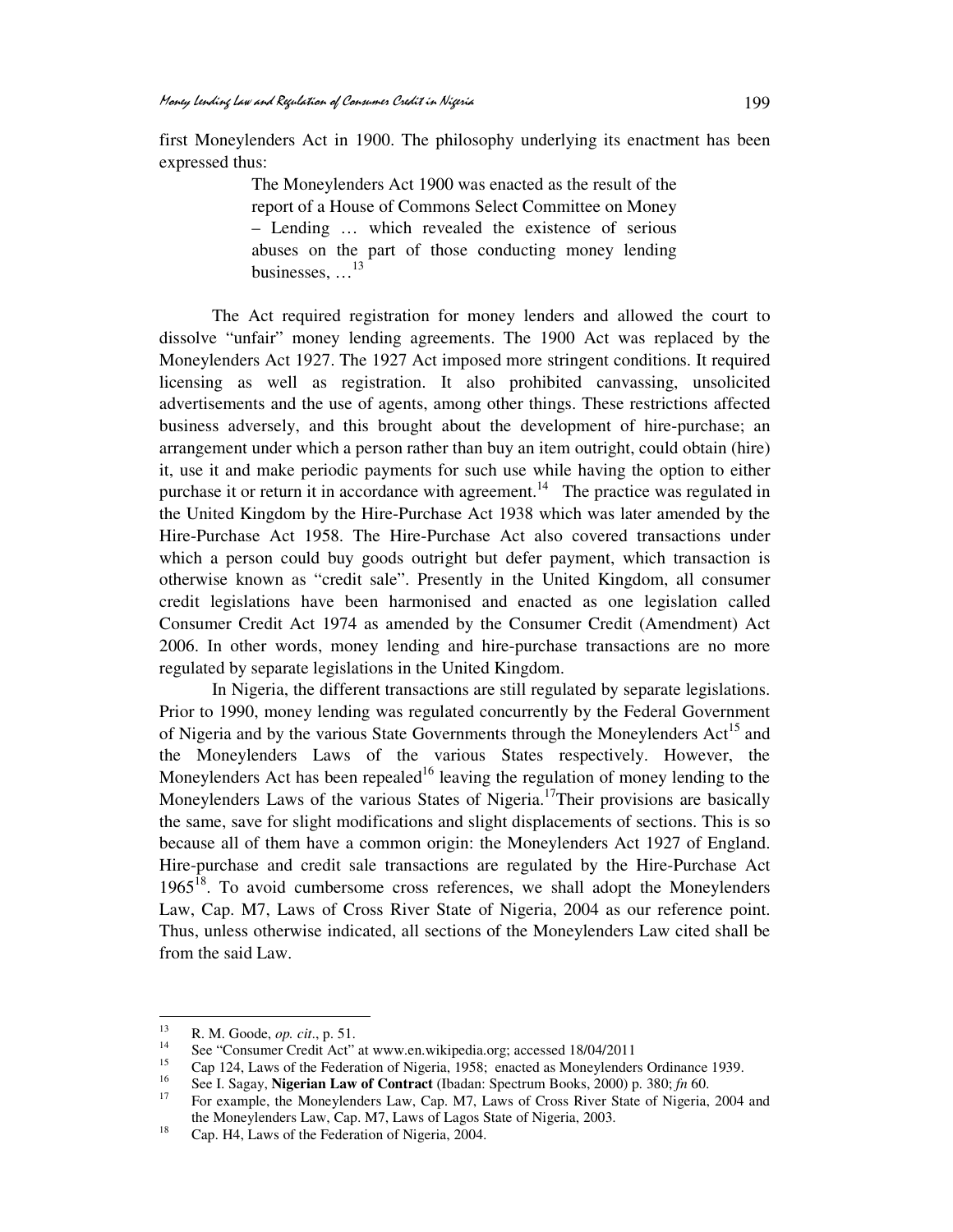#### **Who is a Money Lender?**

From what has been said so far, a money lender ought to be understood from the point of view of a person who gives out money to individuals as a business, or for the purpose of making profit. But as is to be revealed, a moneylender means much more than that. In the case of **Eboni Finance and Securities Ltd. v Wole-Ojo Technical Services Ltd. & 2 ors**<sup>19</sup>, the Court of Appeal held, *inter alia*, that:

> The definition of a money lender under the law is wide. It encompasses every person whose business is that of money lending and any person who lends money on interest or who lends a sum of money in consideration of a larger sum being repaid. $20$

A similar definition was given, again by the Court of Appeal in the case of **Veritas Insurance Co. Ltd. v Citi Trust Investments Ltd.**<sup>21</sup> where the court stated, on the meaning of money lender, that:

> …any person who lends a sum of money in consideration of a larger sum being repaid is deemed to be a moneylender until the contrary is proved…

Section 31 of the Moneylenders  $Law<sup>22</sup>$  provides thus:

Moneylender includes every person whose business is that of money lending or who carries on or advertises or announces himself or holds himself out in any way as carrying on that business, whether or not he also possesses or owns property or money derived from sources other than the lending of money and whether or not he carries on the businesses as a principal or as an agent; but shall not include –

- a. any society registered under the Co-operative Societies Law; or
- b. any body Corporate, incorporated or empowered by special Law to lend money in accordance with such Law; or
- c. any person bona fide carrying on the business of banking or insurance or bona fide carrying on any business, not having for its primary object the lending of money, in the course of which and for the purposes whereof he lends money, or
- d. any person or body corporate exempted from the provisions of this Law by order of the Commissioner; or

<sup>19</sup> <sup>19</sup> (1996) 7 N.W.L.R. pt. 461, p.1 464

<sup>20</sup>  $\frac{20}{21}$  *Ibid*, at p.466.

<sup>&</sup>lt;sup>21</sup> (1993) 3 NWLR (pt.28), p.349.

<sup>22</sup> Cap. M7, Laws of Cross River State of Nigeria, 2004.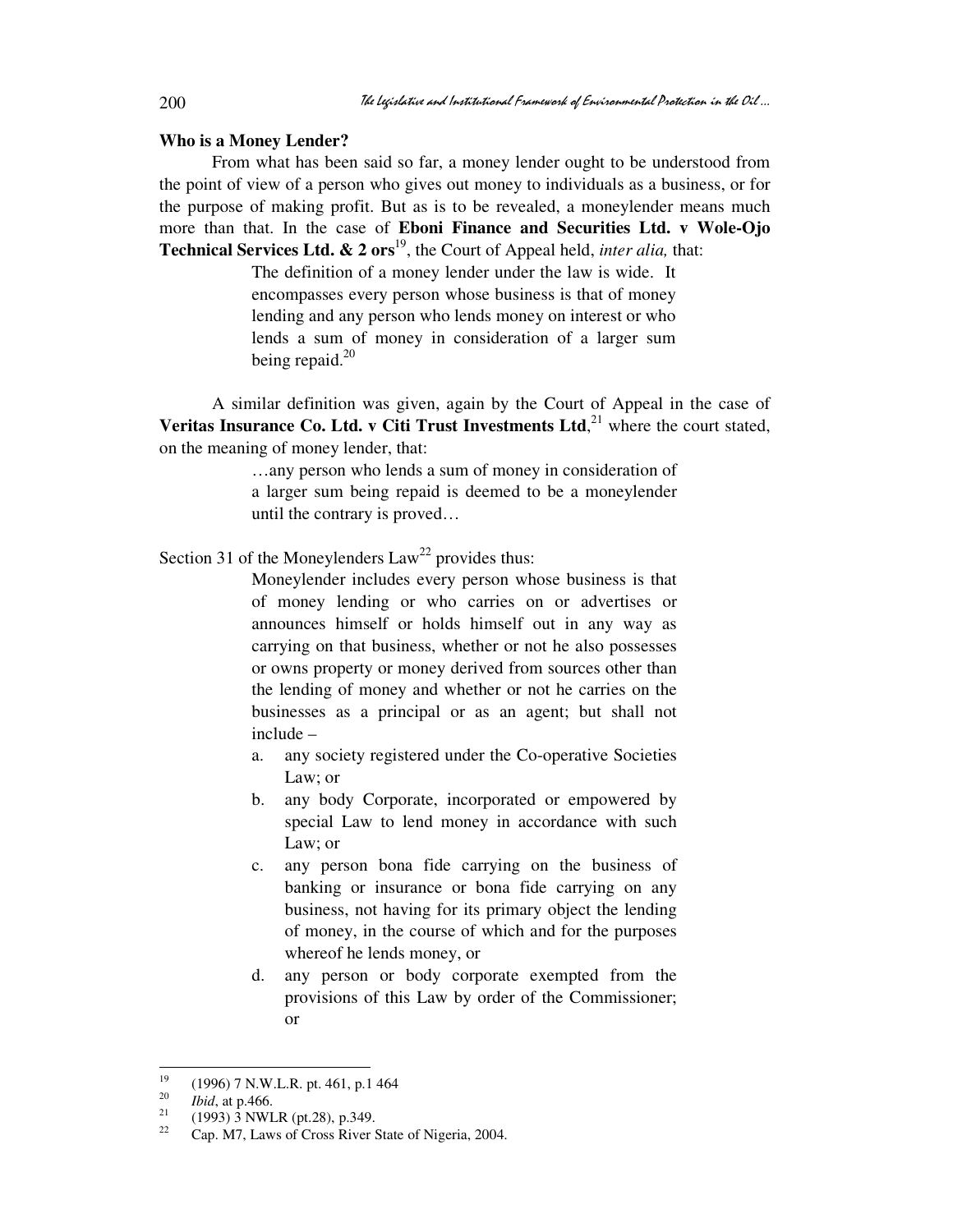e. any pawn broker licensed under the Pawn Brokers Law where the loan is made in accordance with the provisions of the Pawn Brokers Law and does not exceed the sum of forty naira;

The preceding definition is not only elastic, but somewhat ambiguous as it represents that every and all persons can be a money lender just so long as a person indulges in lending money as a form of business or advertises or holds himself out as carrying on the business of money lending. This raises the vital question as to whether the situation will be the same irrespective of whether such a person obtains a licence in accordance with the law or not. It would appear that unless a person holds a valid moneylender's licence, he would not qualify as a moneylender; as such a licence is a prerequisite to becoming one. This is so notwithstanding the provision of section 1, subparagraph (3) of the Law which provides as follows:

> Save as expected in Section 2 and in this Section, a person who lends money at interest or who lends a sum of money in consideration of a larger sum of money being repaid shall be presumed to be a money lender until the contrary be proved.

The section only raises a rebuttable presumption of money lending which may be legal or illegal. It is contended that where there is no licence, the business would be illegal. Therefore, the section which defines a money lender is section  $31<sup>23</sup>$  A person who has lent money at an interest, or in consideration of a larger sum being repaid, may rebut the presumption that he is carrying on money lending business notwithstanding that he has given a loan.<sup>24</sup> Mc Cardie, J. in the case of **Edgelow v MacElwee<sup>25</sup>** stated that;

> A man does not become a moneylender by reason of occasional loans to relations, friends or acquaintances, whether interest be charged or not … Nor does a man become a money lender merely because he may upon one or several isolated occasions lend money to a stranger. There must be more than occasional and disconnected loans. There must be a business of money lending; and the word 'business' imports the notion of system, repetition and continuity.

Thus, for the presumption to be raised and sustained, there must be some degree of system, consistency and continuity.

Paragraph (a) to (e) of section 31, as quoted above, however expressly excludes certain entities from being categorized as moneylenders even though they

 $23$ <sup>23</sup> This view is shared by J. O. Orojo, **Nigerian Commercial Law and Practice,** Vol.1 (London: Sweet and Maxwell, 1983) p. 854

<sup>24</sup> Ezejiofor, Okonkwo & Illegbune, **Nigerian Business Law** (London: Sweet & Maxwell, 1982) p.146.

 $25$  (1918) 1 K.B. 205 at p. 206.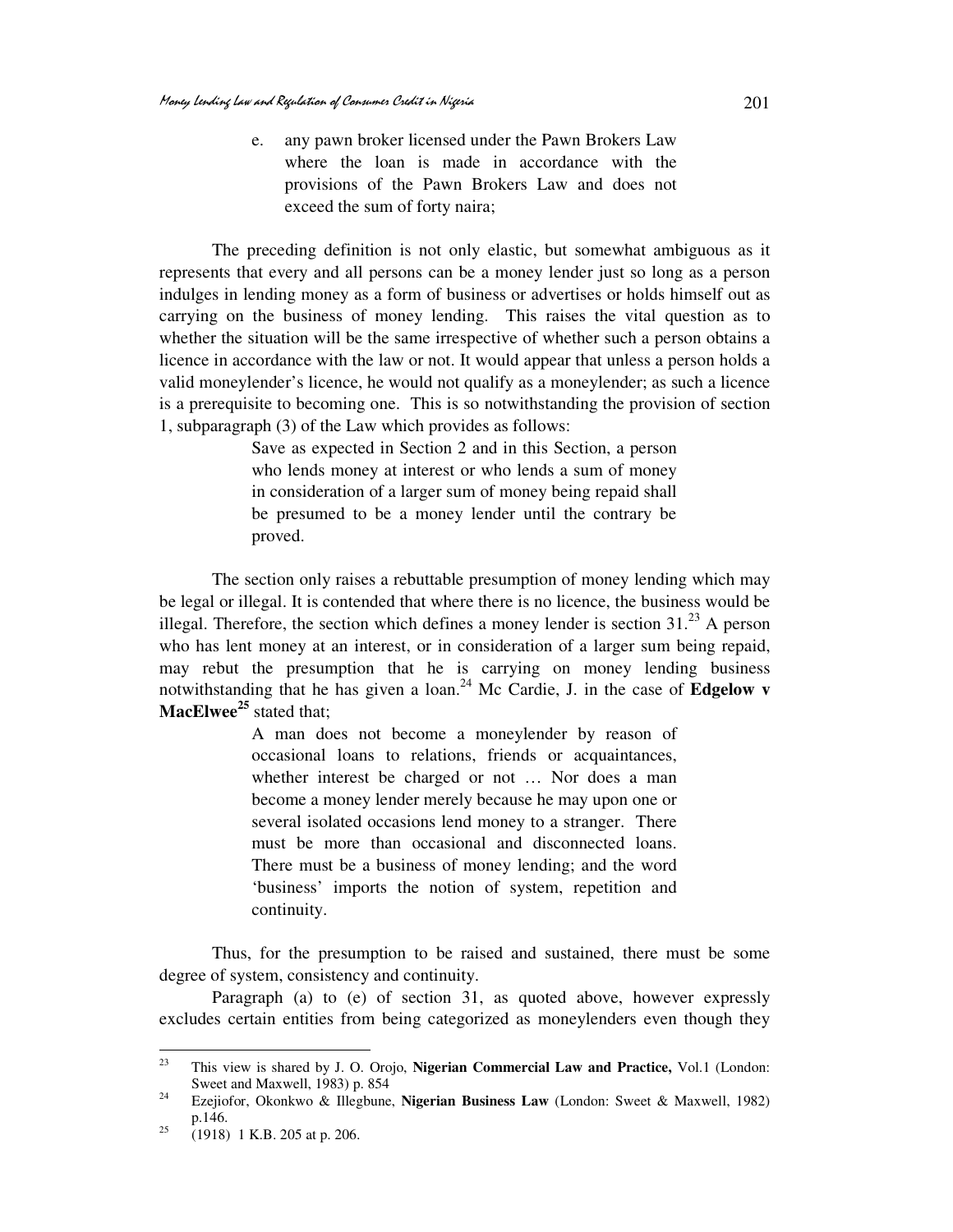may be involved in business akin to, or actual lending of money. These are cooperative societies, incorporated companies, banks, insurance companies, persons or body corporate exempted by the relevant commissioner and pawn brokers.

It is interesting to note that the Moneylenders Law, beyond regulating the activities of licensed money lenders, also regulates the activities of persons other than moneylenders who lend money on interest. This is evidenced by the provision of section 11(1) of the Law which recognises the fact that "any person other than a moneylender" who gives out loan on interest is liable to comply with the law as to the requirement relating to interest chargeable. In the case of **Ojikutu v. Agbonmagbe bank Ltd.**<sup>26</sup>, it was held that the expression "persons other than moneylenders" are human persons (not institutions such as banks) who do not make money lending their regular business, but who may be involved in a single or occasional transaction of money lending. In other words, these are not money lenders, but where they give out loans which are often regarded as friendly loans, and charge interest, they must be bound by the provisions of the Law relating to interest charging.

As indicated earlier, the object of this article is to examine the Moneylenders Law as a consumer credit law. In order to achieve this purpose, there is henceforth going to be a direct focus on those provisions under the law that are geared towards the regulation of credit transactions as between a moneylender and a borrower cum consumer. This shall be done in two parts, one part addressing the issue from the standpoint of regulation of the moneylender himself, while the second part addresses the regulation of interest chargeable under the Law. The regulation of interest chargeable is differentiated from the regulation of the moneylender because persons other than moneylenders who though not moneylenders but who give out friendly loans on interest are bound by the provisions of the Moneylenders Law relating to the charging of interest even though they may not be bound by other provisions relating directly to the moneylender, as for example, the requirement to take a licence.

## **Regulation of the MoneyLender**

A major complaint against money lending at the early stages of its practice is that it was not regulated. All manner of persons got involved in the business, extremely high interests were charged, and the borrowers were at the mercy of the lenders as their disadvantaged position would make them succumb to unfair contract terms. Thus, came about the necessity for regulation, and the regulation was essentially of the moneylender rather than the borrower in the light of their unequal standing.

The moneylenders contract is a financial contract; as a result the Moneylenders Law made the personality and integrity of the moneylender of paramount importance. Any person intending to carry on a money lending business, or any person to be saddled with the responsibility of managing the business for that matter, must be a fit and proper person in terms of his character and disposition. This and other qualities of the moneylender must be attested to by a magistrate in a certificate which is issued to the moneylender as a precondition for the grant of a licence for the money lending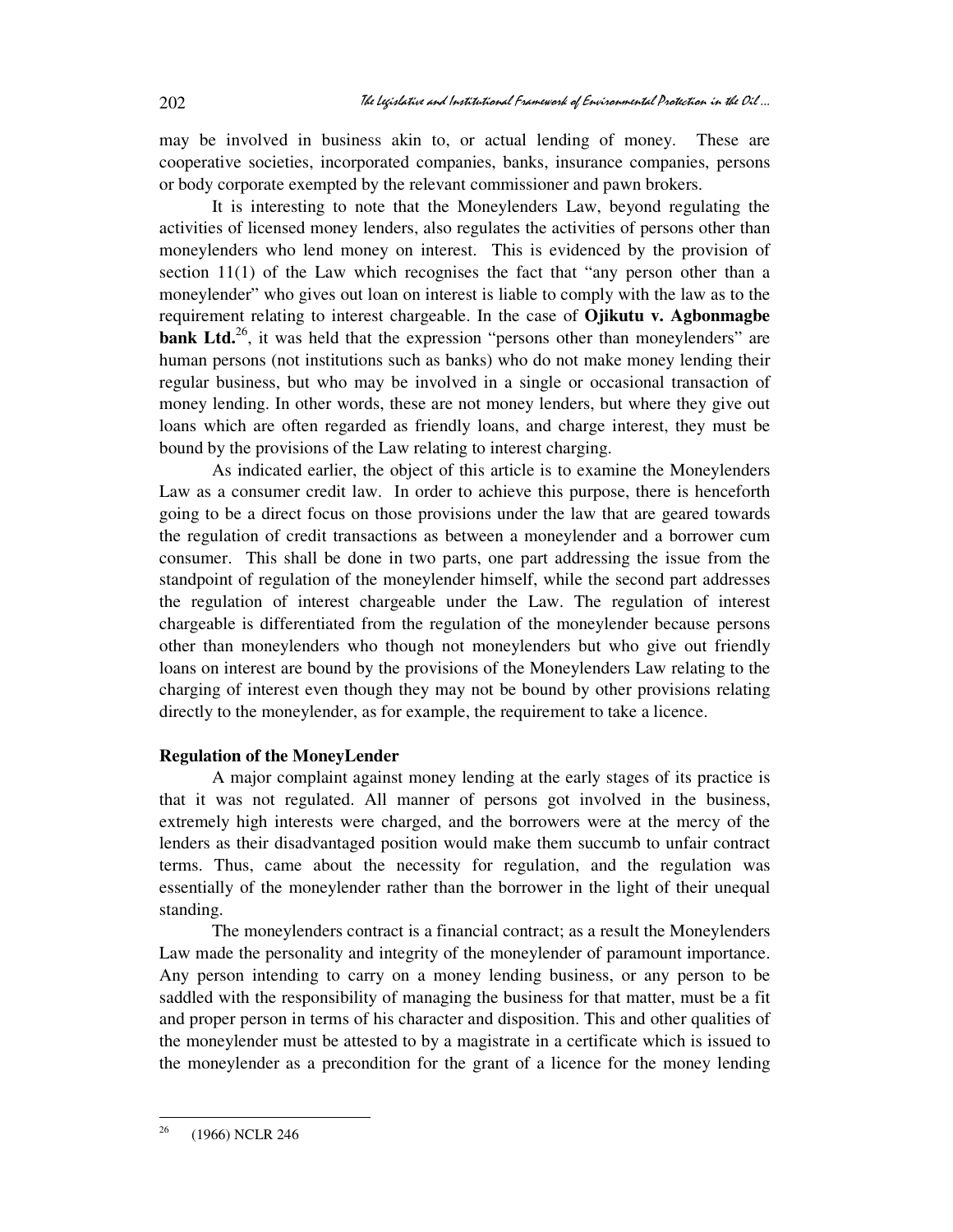business.<sup>27</sup> To obtain a magistrate's certificate, the proposed money lender must make an application to a magistrate having jurisdiction in the district in which the money lender's business is to be carried on.<sup>28</sup> Every magistrate's certificate must be in respect of one proposed money lender and in respect of one business address.<sup>29</sup> In other word,s there can be no issuance of the magistrate's certificate to a firm of partners, but to individuals and for one place of business. Where a moneylender uses a business name or operates as a firm, he must do so in his own name and the certificate is for him alone and for the address indicated. For every additional place of business there must be a fresh certificate. There however, appears to be some confusion in the provision of section  $4(3)(a)$  of the Law which suggests that the moneylender can be issued with the certificate in a name other than his true name. The section provides, *inter alia*, that every certificate granted to a moneylender shall "show his true name and *the name under which* … he is authorised by the certificate to carry on business …" It is submitted that the purport of the section is simply that whereas a moneylender can operate under a firm or business name or in partnership with other moneylenders, the magistrate's certificate, and indeed the moneylender's licence (as we shall see) must be in the true name of the moneylender. Thus, a certificate must, among other things, contain the true name of the proposed moneylender, any other name under which the moneylender intends to operate, which name must not include the word "bank", and the address of the place of business. A magistrate may refuse to grant his certificate for the following reasons: $30$ 

- a. Where no satisfactory evidence has been given as to the good character of the applicant and of those to manage the business.
- b. Where no satisfactory evidence has been given as to fact that the applicant and those to manage the business are fit and proper persons having regard to their records and antecedence.
- c. Where there is an order of court disqualifying the applicant and those to manage the business from holding a certificate.
- d. Where the applicant or any of those who are to manage the business has been guilty of previously forging a magistrate's certificate; and,
- e. Where the applicant has not complied with the regulation relating to the grant of the certificate.

A moneylender may appeal against refusal to the High Court. A magistrate can still refuse to grant his certificate to an applicant irrespective of the fact that he had been a moneylender before; that is he had previously been a recipient of a magistrate's certificate. In **Re Marcus O. Ojaero**,<sup>31</sup> the applicant had a licence for two years. In the third year, the Police objected to a renewal on legal grounds consequent upon which the magistrate refused to grant his certificate. His appeal on the ground, *inter* 

<sup>27</sup>  $\frac{27}{28}$  Section 4(1) of the Law.

Prior to the formal application for the magistrate's certificate, the moneylender is required to send an advance notice of his intention to apply for the certificate to the relevant magistrate and the Police of the area as required under section 5 of the Law. The notice must be sent by registered post at least 14 days before the application.

<sup>&</sup>lt;sup>29</sup> Section 4(3)(a) of the Law.

<sup>&</sup>lt;sup>30</sup> See generally section 6 of the Law.<br><sup>31</sup> (1052) 20 NJ B <sup>77</sup>

<sup>31</sup> (1952) 20 NLR 77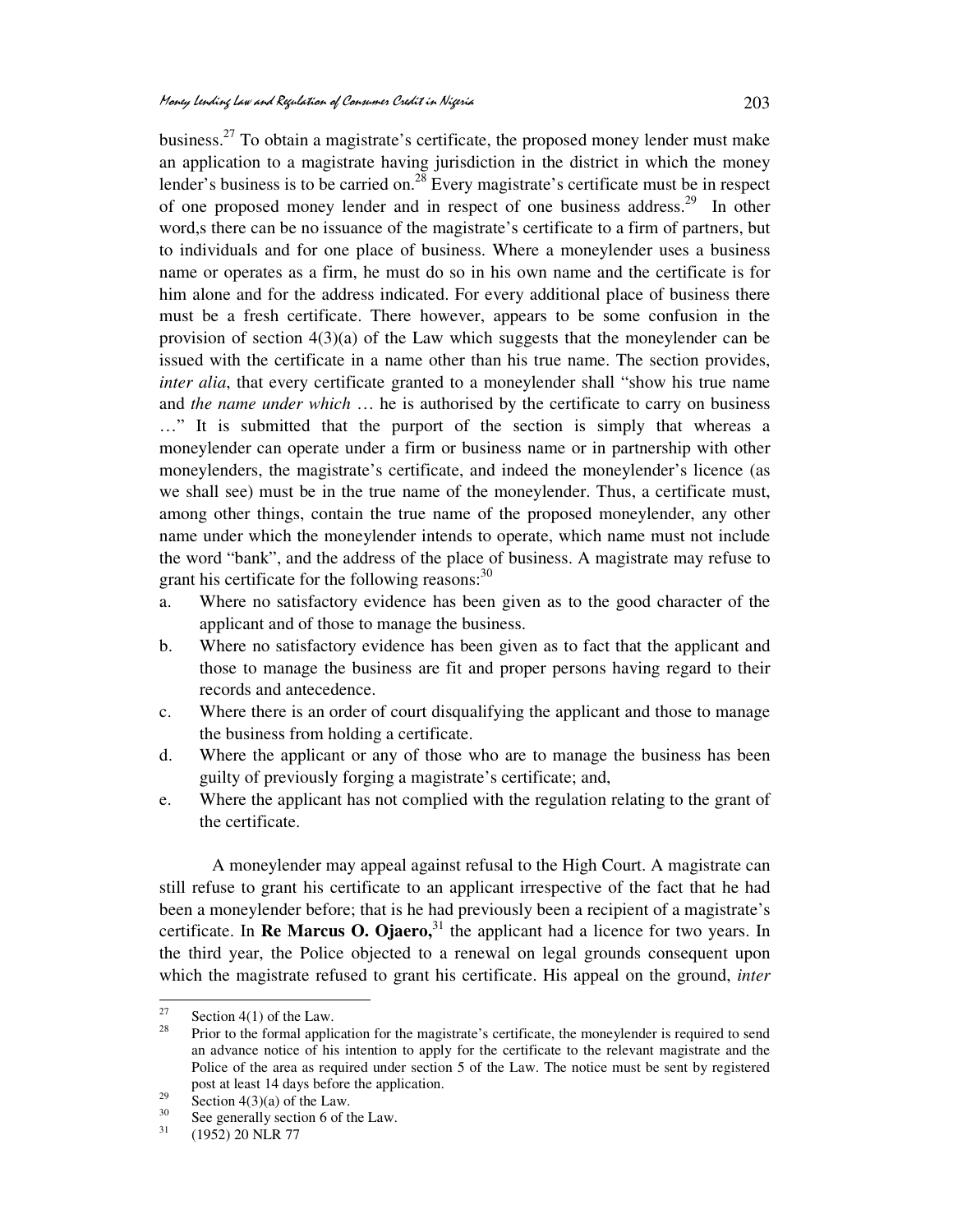*alia*, that having received the certificate before, he was entitled as of right was rejected by the court.

Upon the issuance of the magistrate's certificate, the moneylender becomes eligible for the grant of a moneylender's licence. The licence is the permit or authority with which a person is entitled to engage in the business of money lending. By section 2 (1) of the Law, it is mandatory for any person intending to carry on money lending business to obtain the licence. For the avoidance of doubt, and for its utilitarian value, section 2(1) of the Law is hereunder set out:

> Every moneylender whether carrying on business alone or as partner in a firm shall take out annually in respect of every address at which he carries on his business as such, a licence (in this Law referred to as a "moneylender's licence"), which shall expire on the thirty-first day of December next after it is granted, and there shall be charged for every moneylender's licence, a fee of ten naira: Provided that the Commissioner may by order published in the Cross River State Gazette vary from time to time the fee payable.

The moneylender's licence, as noted earlier, must be taken out by the money lender in his true name otherwise it will be void and the licence must show the authorised name and authorised address of the moneylender.<sup>32</sup> "Authorised name" and "authorised address" referred to here mean the name under which and the address at which a proposed moneylender is authorised by a magistrate's certificate to carry on business as a moneylender. $33$  The licence must also be for the moneylender alone and in respect of one business address.

The magistrate's certificate and moneylender's licence are renewable annually. Both of them are declared by the Law to expire on the 31st day of December each year irrespective of when they are granted in the course of the year. $34$ 

 To check the practice by moneylenders of shifting the goal post in the course of play, the Law requires that every money lending contract must be set down in writing, signed by the parties to the contract or their respective agents before the money is lent or security given otherwise such contract shall not be enforceable by a moneylender against a borrower.<sup>35</sup> The requirement that the memorandum must be signed or security given "before" the money is lent was the subject of interpretation in the case of **Oyebode v. Oloyede**<sup>36</sup>. It was held in that case that where the transaction reveals that anything was done for the purpose of the loan, it would be presumed that it was done before the loan was given or security provided where it cannot be established with certainty when it was done. Thus, the statement by the borrower that "it was this house that I used as security for the loan" was held to raise the

<sup>32</sup>  $3^3$  Proviso to Subsection (2) of Section 2.

Section 31, (Interpretation section) A breach of section 2 is an offence under the Law and punishable upon conviction with imprisonment for three months or fine of two hundred naira.

 $rac{34}{35}$  Sections 2(1) and 4(4) of the Law.

 $\frac{35}{36}$  Section 10(1) of the Law

<sup>36</sup> (1999)2 NWLR (pt. 592) 523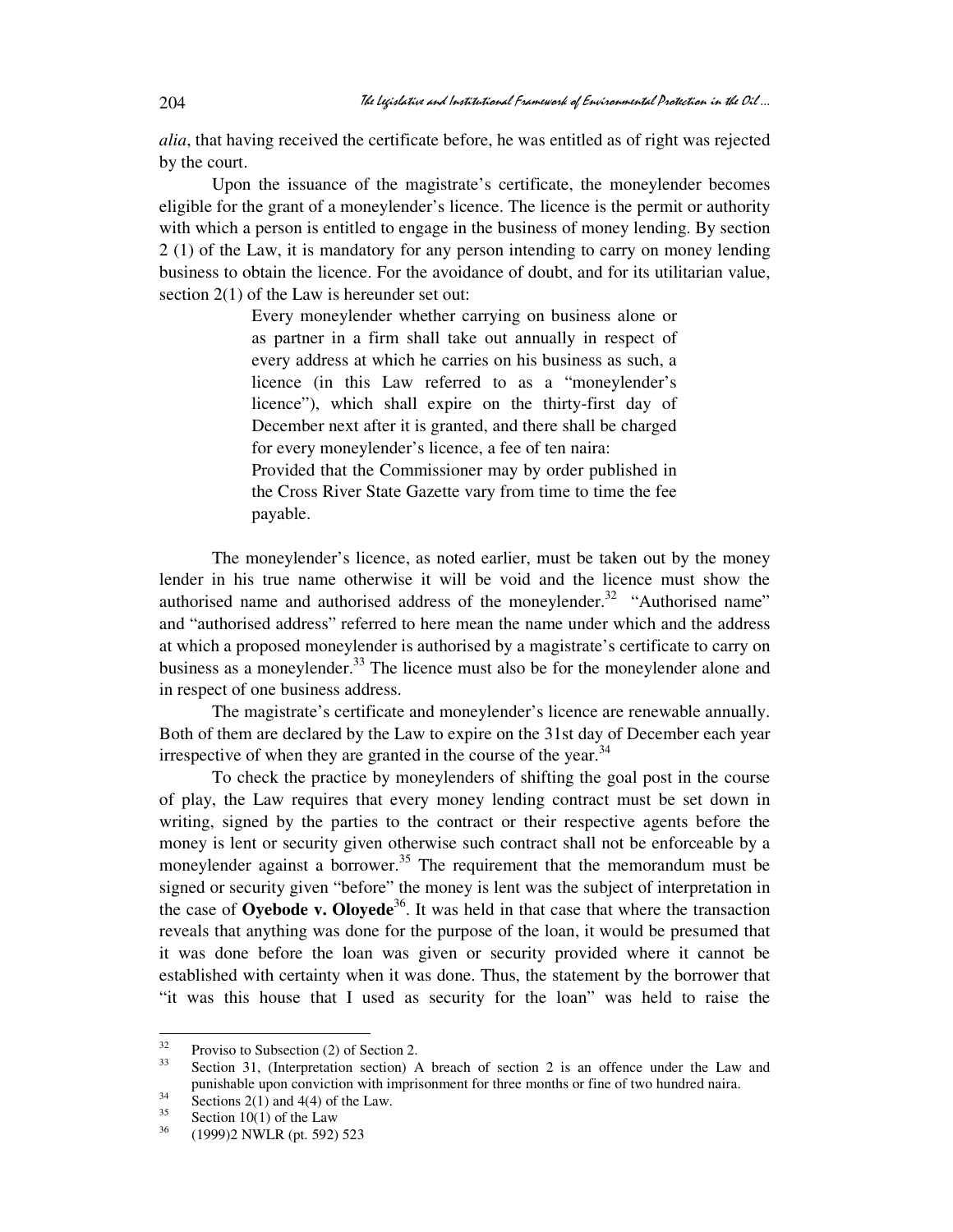presumption that the security was provided before the money was lent notwithstanding the claim of the borrower to the contrary.

It must be stated that the absence of writing will not, *ipso facto*, render the contract void. Thus, where a moneylender has otherwise enforced an oral money lender contract, the borrower cannot seek to set aside the contract simply on the ground that it was not in writing. No particular form of the contract is prescribed; a note or memorandum in writing will suffice, provided that the said note or memorandum shall contain all the terms of the contract, and in particular shall show separately and distinctly:

- a. the date on which the loan is made;
- b. the amount of the principal of the loan; and
- c. the rate of interest per centum per annum, payable in respect of the loan or, where the interest is not expressed in terms of a rate per centum per annum, the amount of such interest.<sup>37</sup>

Since the English Language is the central medium of communication in Nigeria, it is further required that all dates and numbers shall be written in English numerals notwithstanding that they are also written in any other way.<sup>38</sup>

For purposes of emphasis, failure to comply with the requirements as to the form and content of a moneylender contract will not render the contract void or illegal but unenforceable.<sup>39</sup> Thus, in the case of **Balogun v Obisanya & Anor**,<sup>40</sup> where the moneylender failed to sign the Mortgage Deed by which the loan was secured and failed to deliver a copy of the Mortgage Deed to the borrower as required under Section  $10^{41}$ , the transaction was held unenforceable against the borrower. The onus is on the moneylender to show that he has complied with the provisions of the Law as to the contents of the contract since they are in the nature of condition precedent to the bringing of an action. $42$ 

Further obligations are imposed on the moneylender by section 17 of the Law. There are two main obligations here: the first is to issue receipts and the second is to keep a book of records. Every moneylender is expected to give a receipt for every payment made to him on account of a loan or any interest paid in respect of the loan; and such a receipt must be issued immediately the payment is made. This provision is fundamental because fraud is as old as man, and unless the provision is complied with, many a shylock in the name of moneylenders would won't to restrain themselves from alleging that the borrowers have not made particular payments when in fact they have. The moneylender must also keep record of his transactions with the borrower. This record must be by way of a book which must be securely bound together and paged so that leaves cannot be removed or inserted without apparent damage to it. The book must contain records of every loan made by him, which record must include the date on which the loan was made, the amount of the principal, the rate of interest payable

<sup>37</sup>  $\frac{37}{38}$  Section 10(3) of the Law.

 $rac{38}{39}$  Section 10(4) of the Law.

<sup>&</sup>lt;sup>39</sup> Ezejiofor, Okonkwo & Ilegbune, *op. cit.* p. 151.

 $^{40}$  (1956) 1 F.S.C. 22

Section 12 of the Moneylenders Ordinance, 1939 of Nigeria.

<sup>42</sup> **Ogbonuju v. Ogbeide** (1966) NCLR 150. See also J. O. Orojo, *op.cit.* at p. 859.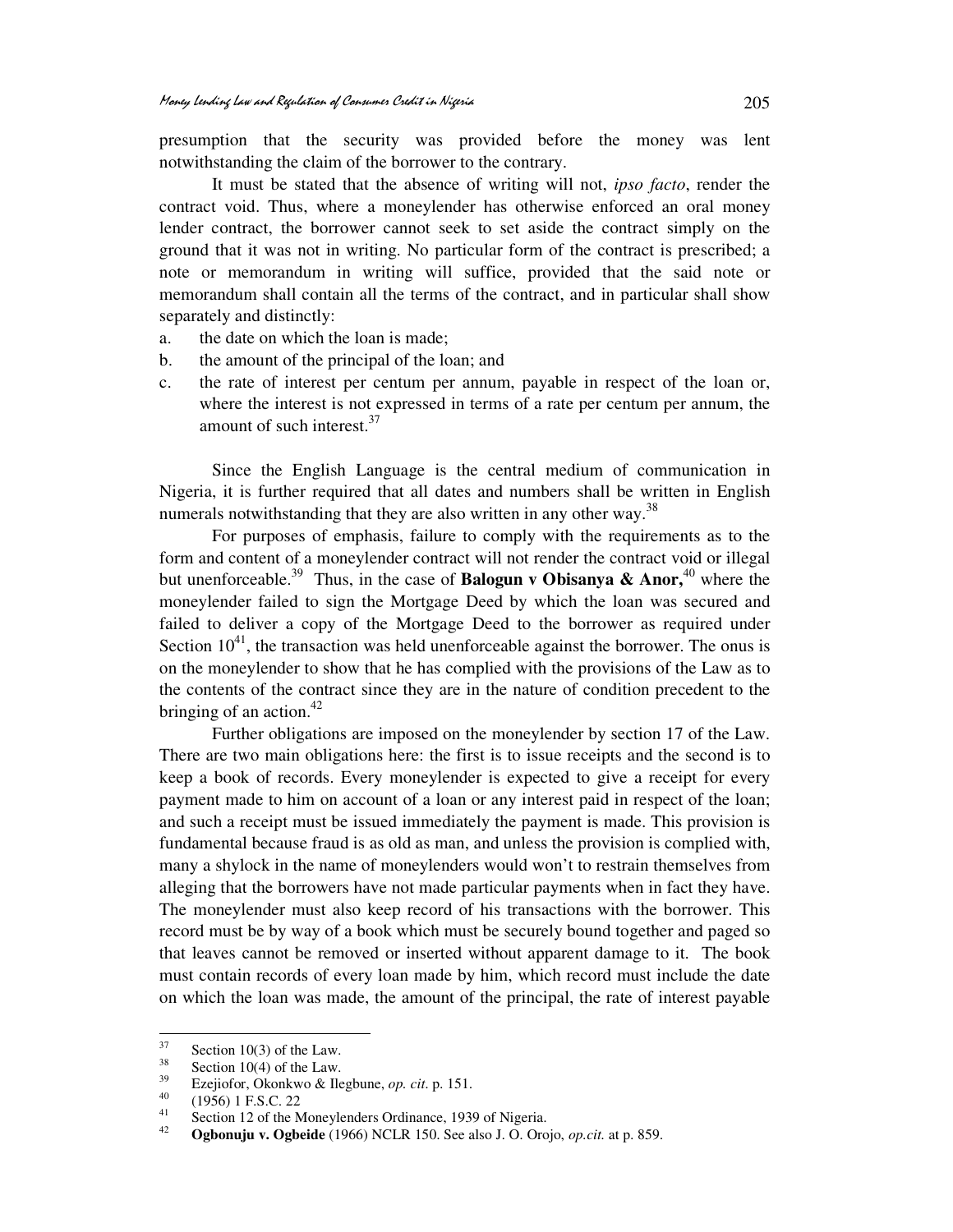and all sums received in respect of the loan or the interest thereon, with the dates of payment thereof. The entries in the said book shall be made forthwith on the making of the loan or the receipt of sums paid in respect thereof as the case may be. Any moneylender who fails to comply with any of the requirements of section 17 will not be entitled to enforce any claim in respect of any transaction in relation to which the default has been made. He will also be guilty of an offence under the law and will be liable on conviction to a fine of twenty naira or in the case of a continuing offence, to a fine of ten naira for each day or part of a day during which such offence continues. Thus, it would appear that the obligations imposed on the moneylender by section 17 are more stringent than those contained in section 10 of the Law. Not only will failure to comply with the former result in the conviction of the moneylender, he will also forfeit any interest and indeed the principal sum under any related transaction carried out without due compliance with the stated requirements. There has been a judicial application of the provision of section  $17^{43}$  in the case of **Kasumu v Baba-Egbe**.<sup>44</sup> In that case, the Plaintiff mortgaged certain leasehold property to Kasumu, a licensed moneylender, to secure a loan of £2,000. The moneylender had admittedly kept no book recording the transaction as required by Section 19 of the Moneylenders Ordinance of Nigeria, 1939, which is *verbatim ad litem* with section 17 of the current Law. About a year after the loan, the money lender went into possession of the Plaintiff's property retaining rents and profits which accrued on the property. The Plaintiff instituted this action claiming redemption of the property and recovery of possession or alternatively that the mortgage was void. The West African Court of Appeal reversing the trial court's decision held that the mortgage transaction was unenforceable and the defendant was ordered to deliver up possession of the property, along with the cancelled deeds and title deeds of the property to the plaintiff. In effect, the Plaintiff was not obliged to pay the outstanding sum of £1,541 2s 6d to the defendant.

The defendant further appealed to the Privy Council and contended that the court should have made it a condition for granting relief to the Plaintiff that he should pay the balance of £1,541 2s 6d and interest on the loan. This proposition was rejected and the West African Court of Appeal decision upheld. The Privy Council further emphasized thus,

> The Ordinance, in enacting that no loan which failed to satisfy the statutory requirements was to be enforced, meant that no court of law was to recognize the lender as having a right at law to get his money back, if the court were to impose terms of repayment as a condition of making any order for relief it would be expressing a policy of its own in regard to such a transaction which was in direct conflict with the policy of the Ordinance.

 $43$ <sup>43</sup> Section 19 of the Moneylenders Ordinance, 1939

<sup>(1956) 3</sup> WLR 575; (1956) AC 539.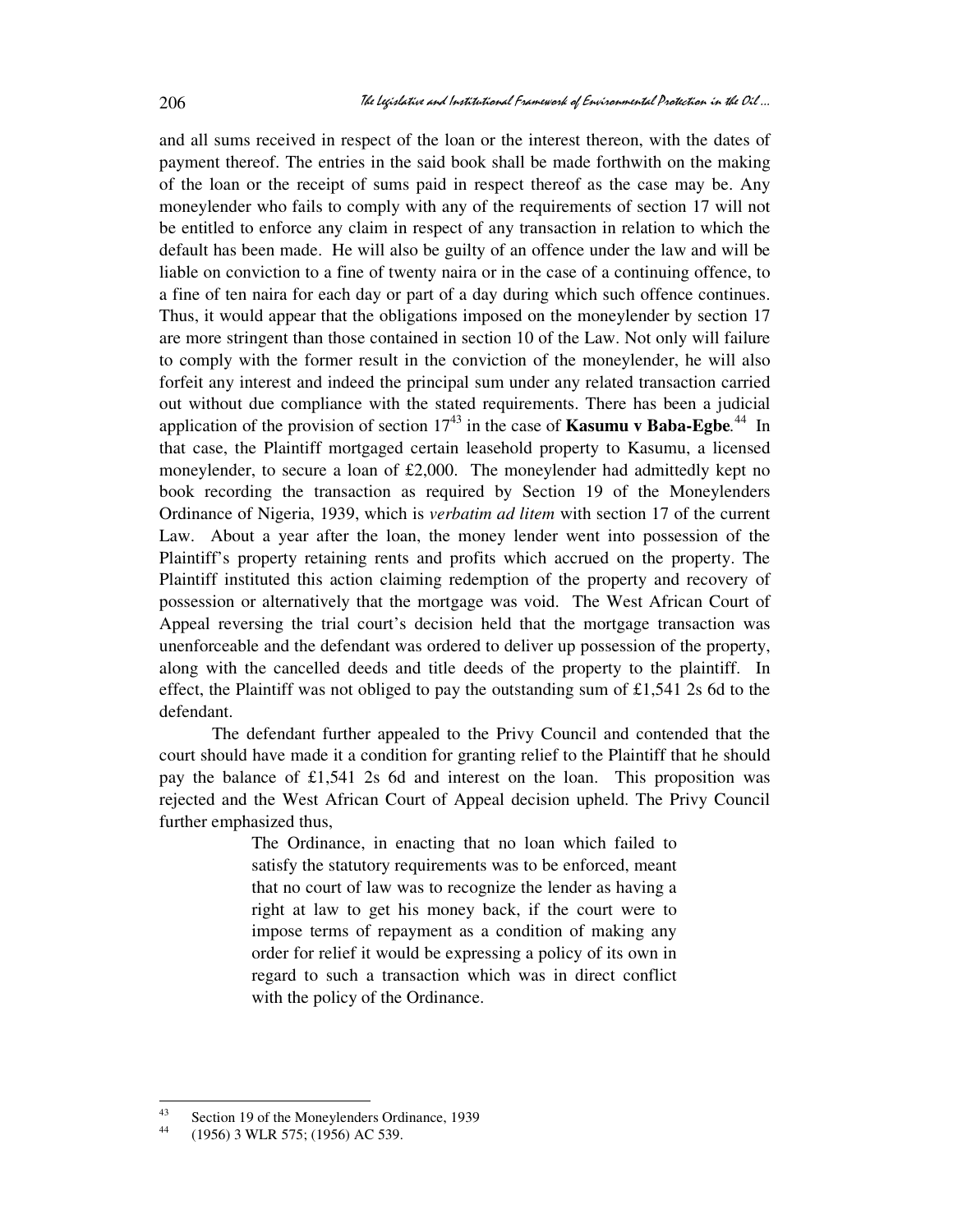Also in the case of **Nwankwo v Orii**,<sup>45</sup> the court reached a similar decision as that in Kasumu's case where the moneylender failed to issue a receipt to the borrower and make an entry in the book as required under Section 19 of the Ordinance, the transaction was held unenforceable.

Further, the moneylender is prohibited from employing canvassers or agents for the purpose of soliciting for borrowers for the lender.<sup>47</sup> There does not seem to be any utilitarian value to this section as the only consequence for non compliance is that the moneylender cannot cause the borrower to pay any commission to any canvasser or agent, nor can the canvasser or agent enter into a valid contract with the borrower for commission.<sup>48</sup>

Another important obligation of the moneylender is that of disclosure.<sup>49</sup> The money lender is obliged to disclose every information relating to the transaction to the borrower. This duty of disclosure is however subject to a demand by the borrower, and upon tendering of a reasonable sum for expenses. Where the borrower has made a demand and paid a reasonable sum to discharge the expenses of the moneylender, and the moneylender fails to supply the required information, he shall be liable on summary conviction to pay a fine of two hundred naira for every day of default. And until he complies with both the demand and the penalty, he shall not be entitled to recover the principal and the interest that had accrued before the demand for information was made. As for the interest that would have accrued after the demand and during the period of default, he would forfeit the same absolutely. That is to say even if the money lender subsequently complies with the demand for information, he shall not be entitled to recover any interest on the principal for the period that he defaulted to supply the information demanded by the borrower. Section 23 of the Law prohibits the inducement of borrowing by false, misleading or dishonest concealment of material facts as to terms on which money is to be borrowed. A punishment of imprisonment for six months or a fine of two hundred naira is imposed for defaulters. Again, any money lender who takes as security a promissory note for repayment of money lent without stating truly the principal or leaving the same blank shall be guilty of an offence and liable on conviction to a fine of two hundred naira.<sup>50</sup>

The regulation of money lending by statute came about in the first instance as a result of the way the moneylenders conducted themselves. Thus, the aggregate of the Moneylenders Law shows a primary intendment aimed at ensuring credibility and some level of transparency in money lending transactions such that the moneylender does not arbitrarily conduct business behind closed curtains and thus take undue advantage of the borrower (consumer) who without the help of the law, will be at the mercy of *shylock* lenders in their hour of distress which led them to go borrowing in the first place. Hence, the emphasis on record keeping under the law, and the fixing of the maximum rates of interest chargeable as is discussed in the next subhead.

 $45$  $^{45}$  (1964) 8 ENLR 1.

Section 16 of the Law. 48

*ibid.*

<sup>&</sup>lt;sup>49</sup> See generally section 18 of the Law.

See generally section 24.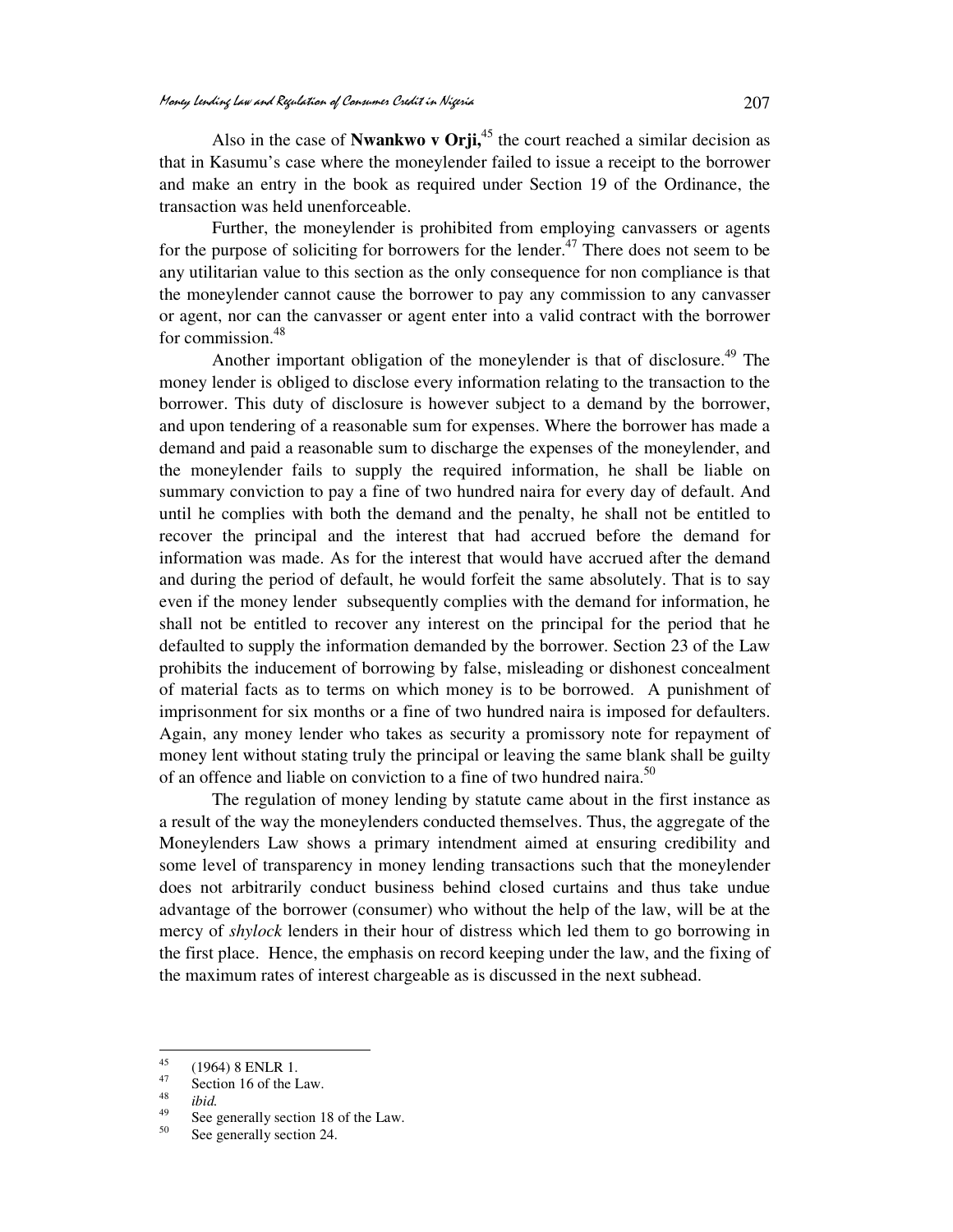## **Regulation of Interest Chargeable**

As noted earlier, usury<sup>51</sup> which is the older name for money lending was largely detested as a result of the exploitative tendencies of the moneylenders and excessively high interest rates charged. This led to legislation by the English Parliament admitting "usury" under the modern tag of "money lending" but in that bid fixed or regulated the taking of interest not exceeding 10 percent.

This background no doubt led to the adoption of the provision regulating interest chargeable by lenders generally under section 13 of the Moneylenders Ordinance of Nigeria, 1939, now section 11 of the Moneylenders Law of Cross River State of Nigeria which is our reference statute. For purposes of clarity and emphasis, the provisions of section 11 are hereunder reproduced *in extenso*:

- 11(1). The interest which may be charged on loans, whether by a money lender or by any person other than a moneylender shall not exceed the respective rates specified hereunder:
	- a. on loans secured by a charge on any freehold property or Government bonds or insurance policy or the debentures or shares of any company or by a bill of sale in respect of any goods or by the assignment of any personal rights legally enforceable, or by the indemnity or personal guarantee of a third party, simple interest at the rate of fifteen per centum per annum for the first one thousand naira or part thereof and at the rate of twelve – and  $-$  a  $-$  half per centum per annum on any amount in excess of one thousand naira;
	- b. on loans secured by a second charge on any of the real or personal property or rights referred to in paragraph (a) of this subsection, simple interest at the rate of seventeen – and –  $a$  – half per centum per annum for the first one thousand naira or part thereof and at the rate of fifteen per centum per annum on any amount in excess of one thousand naira;
	- c. on unsecured loans simple interest at the rate of fortyeight per centum per annum.

It seems obvious that the philosophy underlying this graduation of interests chargeable by the moneylender is founded on the fact that secured loans would almost always be recoverable, while the same might not be the case for unsecured loans. Because of the wide gap between interest chargeable on secured loans and that

<sup>51</sup> <sup>51</sup> Defined in **Oxford Advanced Learner's Dictionary** (5th Ed.,1998) as "the practice of lending money at an excessively high rate of interest"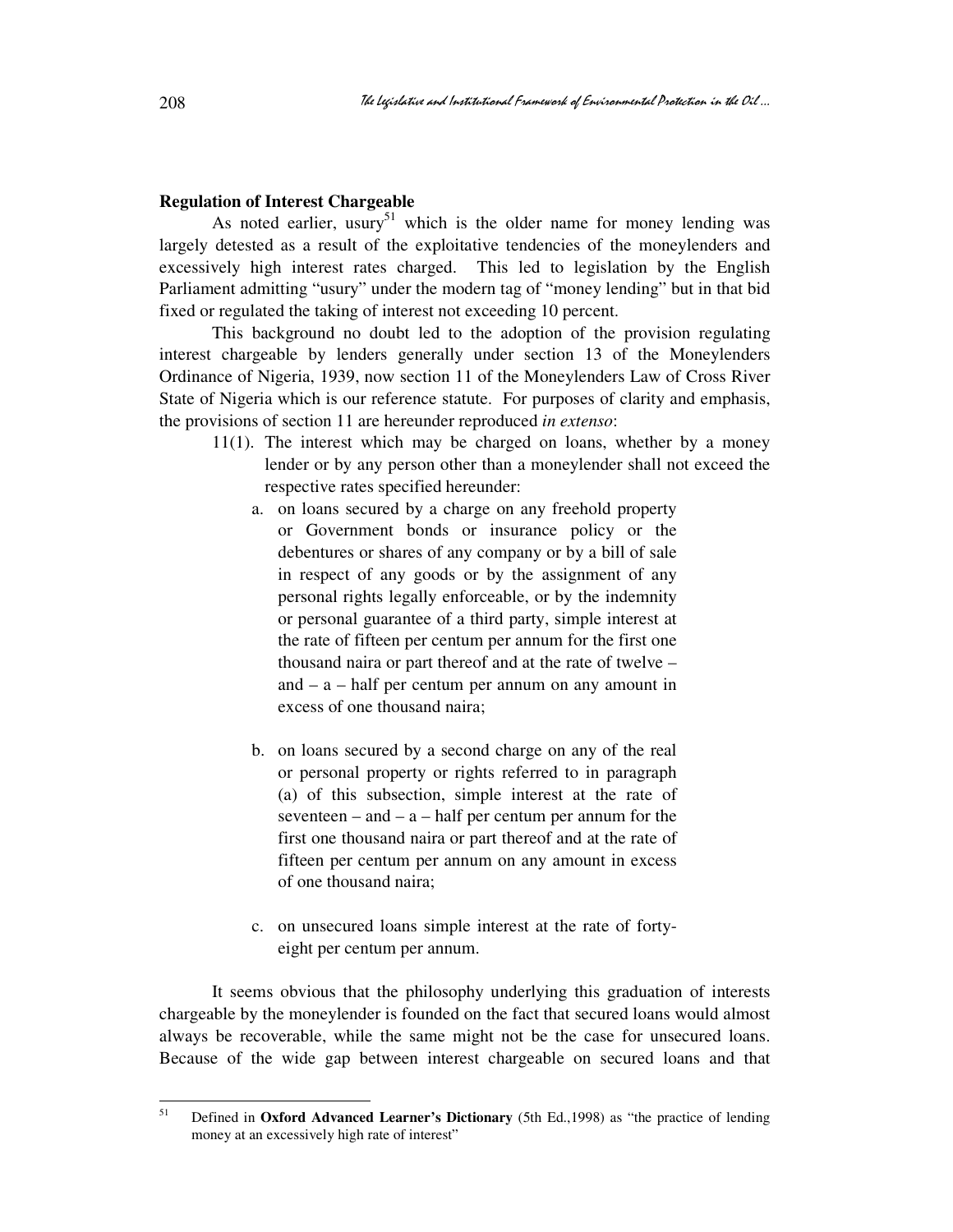chargeable on unsecured, moneylenders prefer giving unsecured loans, since somehow, they would always get to recover the loan.

 Some moneylenders are in the habit of imposing multiple charges out side the prescribed interest rates. This practice has been checked by the definition of "interest" in the Law which is as follows:

> The interest shall constitute a comprehensive charge to include all discounts, commissions, bonuses, fines, expenses, and any amount by whatsoever name called, in excess of the principal, paid or payable to the lender in consideration of or otherwise in respect of a loan…<sup>52</sup>

Not only is the charging of unauthorised interest an offence, the moneylenders contract is illegal and unenforceable. In the case of **Nwankwo v. Nzeribe**<sup>53</sup>, the court held, *inter alia*, that "the position of the law is that a loan transaction which shows that an offence has been committed against [section  $11(1)$ ] of the Moneylenders Law by charging unauthorised interest is an illegal contract and one which the court will not enforce".<sup>54</sup> Also in the case of **Okonkwo v Okoro**<sup>55</sup> where a moneylender made a secured loan to the defendant at an interest of 48% per annum instead of 15% per annum as required by law, the court held that the transaction was illegal and thus unenforceable.

Any moneylender who charges unauthorised interest or make charges contrary to the provisions of the Law is liable on conviction to a penalty of one hundred naira, but the prosecution of the offence shall not be commenced except by or with the consent of the Attorney – General.<sup>56</sup> It remains to be seen what justification there is for the requirement of the Attorney-General's consent or personal prosecution by him. Until it comes for the pronouncement of the courts, it is strongly contended that this provision is absolutely irrelevant and should be deleted as soon as the opportunity is afforded because this provision will pose a big clog in the will of justice either by the refusal of the Attorney-General to give consent for no good cause or by the delay of bureaucracy where he cannot prosecute personally and promptly. Besides, the offence is not of any serious State importance as to warrant the attention of the Attorney-General. In Nigeria, the Police are empowered by law to prosecute certain offences, some of which are more grievous than this.

The Law similarly prohibits the taking of interest in advance or payment of compound interest or the rate of interest being increased by reason of default in payment of sums due under any money lending contract<sup>57</sup> and prescribes the same penalty of one hundred naira for contravention.

The provisions of the Law relating to interest chargeable are very important as a result of which it requires strict compliance. Thus, in the case of **Dawodu v.** 

<sup>52</sup>  $\frac{52}{53}$  Section 11(3) of the Law.

 $^{53}$  (2004) 13 NWLR (pt. 890 ) 422.

 $55$  Per Akintan, JCA, at p.428.

 $^{55}$  (1962) 6 ENLR 74

<sup>&</sup>lt;sup>56</sup> See generally section 12(2).

 $S.15(1)$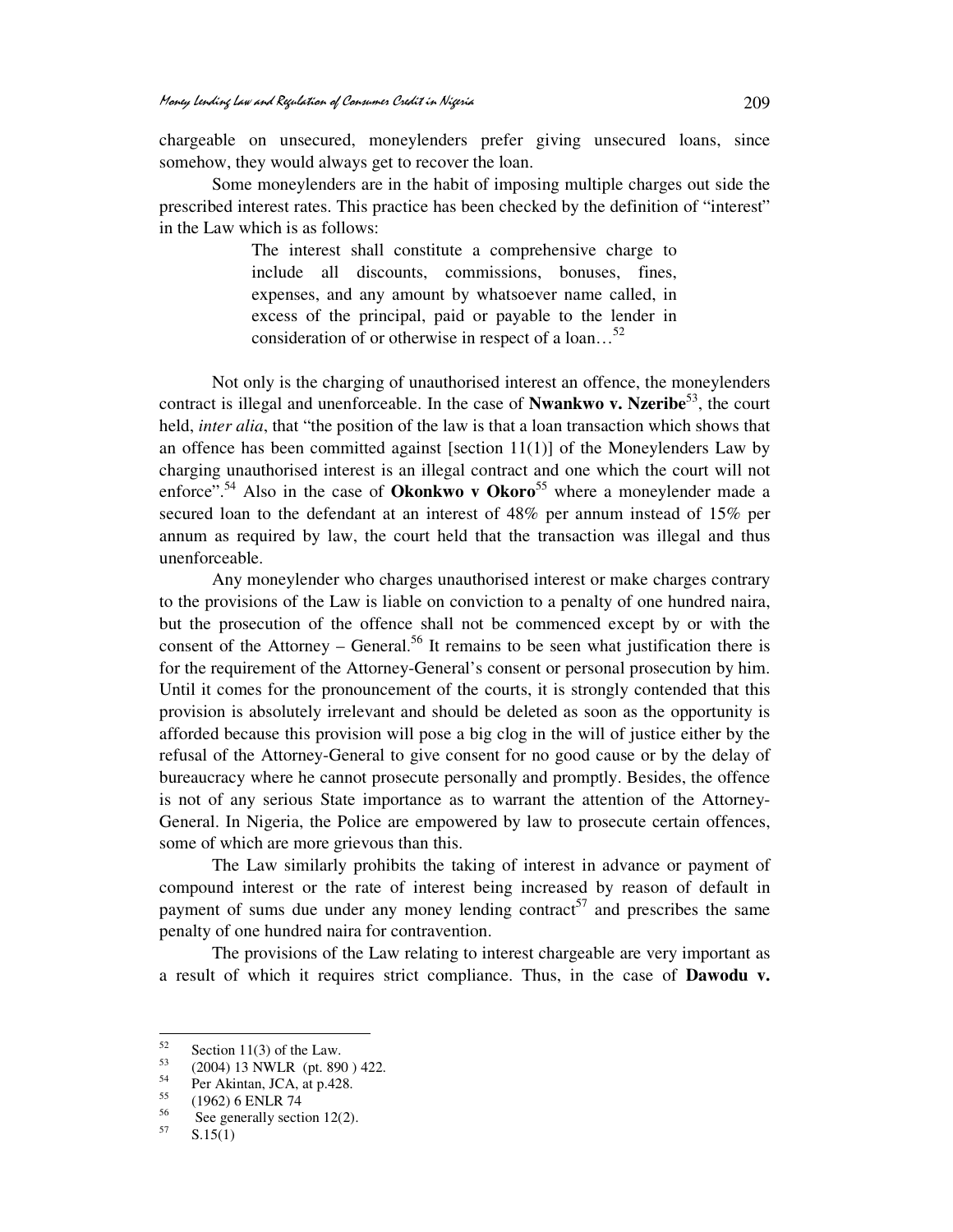**Tinubu**<sup>58</sup> where the interest charged under the contract was not expressed in a rate per centum per annum but expressed as "9d. per  $\pounds$  per month", it was held that the phrase did not properly express the amount of interest charged and the loan transaction embodying the phrase was held unenforceable.

# **Limitation of Action**

A moneylender cannot bring an action to recover money lent or any interest in respect of the loan, or to enforce any agreement or security thereof unless the action is instituted before the expiration of twelve months counting from the time when the cause of action fell due.<sup>59</sup> For example, a cause of action is due when payment is due and is not made. Three main exceptions are available to this limitation.<sup>60</sup> Firstly, where the borrower makes an undertaking to pay in writing at any time before or after the time when the loan was due for repayment, time will start counting from the date of such undertaking. Secondly, if at the time when the cause of action accrued the lender was suffering from mental infirmity, time will not start to count until the mental infirmity ceases or the lender dies; whichever comes first. And thirdly, if by the time the cause of action accrues either by the original due time or by undertaking and the borrower is not in Nigeria, time will not start to count until he returns to Nigeria. A written acknowledgement of indebtedness or undertaking must state the amount, otherwise it is ineffective. It will however suffice if the acknowledgement or undertaking which did not state the amount was a reply to a communication which stated the amount. This was the decision in the case of **Akinnola v. Akinyosoyo**<sup>61</sup>.

#### **Conclusion**

Money lending is an indispensible consumer credit device in Nigeria, and indeed the world over. Its utility has made banks to design all manner of products and promotions which are in the image of money lending. The customers are allowed to take limited amount of money "with no collateral" except their accounts to enable them acquire some consumer goods or meet other personal needs. Apart from the fact that the borrower must maintain an account with the bank, research has shown that the borrower must also have a steady flow of cash such as a salary into the said account. Here lies the difference between the bank facilities and money lending. The requirements of the maintenance of an account and a steady flow of income are by themselves collaterals. Thus, the simplicity of money lending makes it more attractive, and borrowers will readily go for it irrespective of the exploitative tendencies of the lenders. The object of the regulation of the practice by law has been expressed thus:

> The object of the enactment is to protect impecunious, and sometimes foolish, individuals who resort to callous and heartless moneylenders for accommodation in order to solve their financial problems.<sup>62</sup>

<sup>58</sup>  $^{58}$  (1959) LLR 128.

 $59<sup>59</sup>$  Section 28 of the Law.

<sup>&</sup>lt;sup>60</sup> Under the proviso to section 28 of the Law.<br><sup>61</sup> (1072) NGI B 195

 $^{61}$  (1973) NCLR 185.

<sup>62</sup> Ezejiofor, Okonkwo & Ilegbune, *op.cit.* p.145.